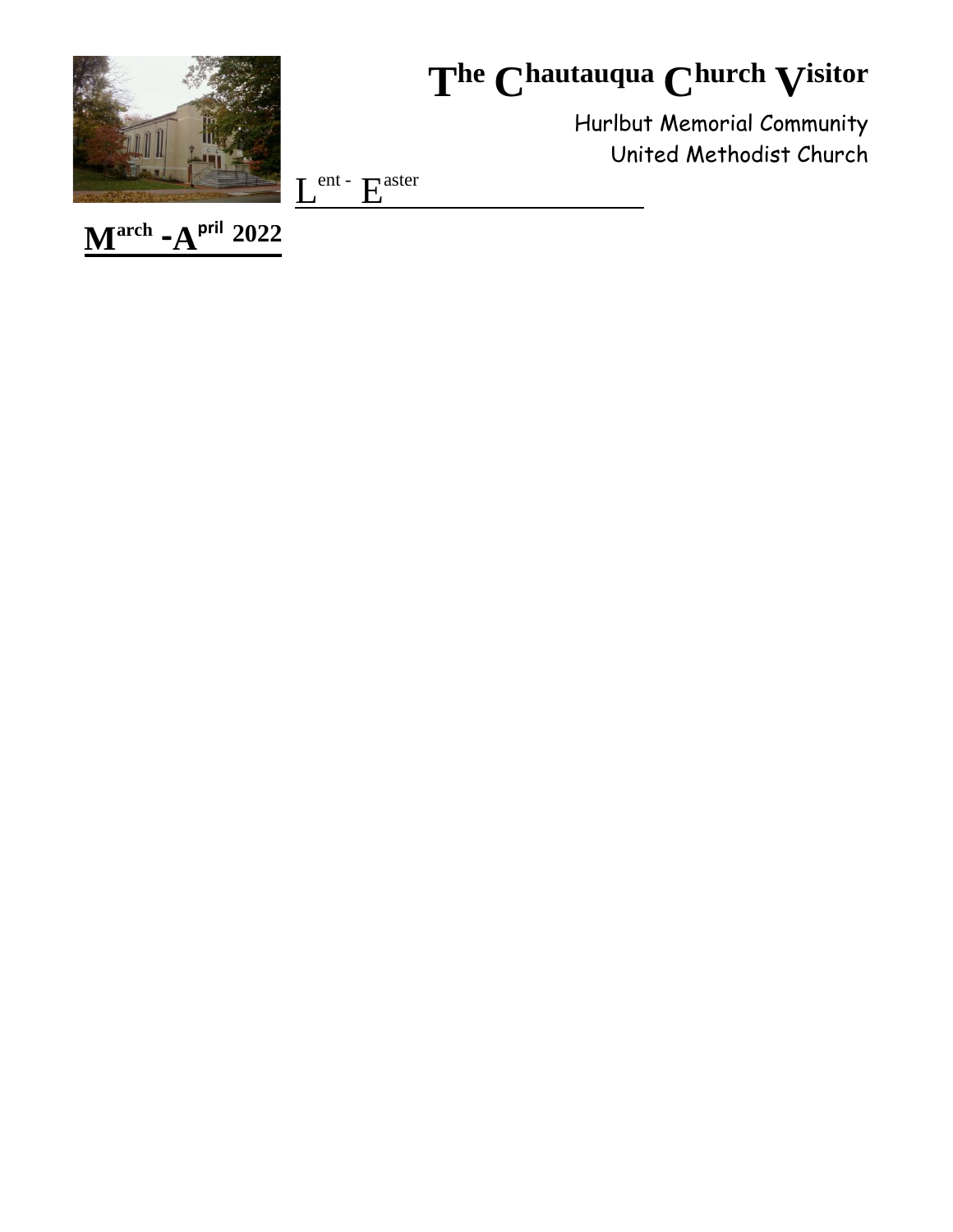# **March – April 2022 at a Glance**

**Prayer Fellowship** Meets on Thursdays Page 2

**Men's Breakfast** April 20 Westfield Diner Page 2

**Technical Upgrades made at Hurlbut** Page 7

When someone does a kindness. It always seems to me that's the way God up in heaven would like us all to be…

For when we bring some pleasure to another human heart, We have followed in His footsteps and we've had a little part in serving Him who loves us--

For I am very sure it's true that in serving those around us we serve and please Him, too.

Helen Steiner Rice

# **FROM THE PASTOR Rev. Paul Womack**

It sure has been an interesting year. My body, as many of you know, has been consumed by the constant pain associated with fractures in my lower back, probably sustained shoveling heavy wet snow in January. It is getting better, but I am required to work mostly standing up and with a most uncomfortable brace to wear. Yet, there are lessons learned from this. The first, my body, or perhaps its skeleton, is fragile. That is a product of aging it would appear. Second, I am, at this point, grateful to still have a body to become fragile. Jesus said the sun shines on the just and the unjust; it also shines on the frail and the infirm (now me!), as well as the strong and the mighty. I am grateful for that. And, third, I have needed help, from my sister Mary who was here for a period and Natalie (now back in Tennessee) and thus help from many of you. This, too, is a cause for gratitude and humility. It is not easy for some of us to let others look in on us and assist us. But, I have learned not to be so "independent", or so in charge I cannot let others "minister" to me. Remember, when you want to be like me, independent and in charge, even Jesus had someone help him carry the cross. I expect he was grateful, as am I.

And oh the war in Ukraine. How senseless, frightening, sinful, destructive. How many lives irrevocably ruined by injury, displacement, death? What is the response required to halt this? I am afraid to say to be honest with you, since in spite of prayers and more prayers, it continues. Well, keep up with those intercessions. That you do so means much to refugees, diplomats, nurses and doctors, and soldiers (all of whom have mothers and fathers, siblings, dreams and hopes, hearts and consciences). Contribute to organizations that provide humanitarian assistance, like the United Methodist Committee on Relief (UMCOR) or one called GO UKRAINE (you can find them on Facebook or contact Dena Ward from our congregation for information). Check out organizations like the Carnegie Foundation for International Peace or the United States Institute for Peace- these are agencies that seek to go beyond humanitarian assistance and eradicate war altogether. Such measure also help Jesus carry the cross.

I am also hoping we, with others in the area, can help with the refugees that are probably coming. More on this as I get information.

We may feel insignificant and powerless, but we are not when two or more gather.

And in all things, to God be the glory.

Paul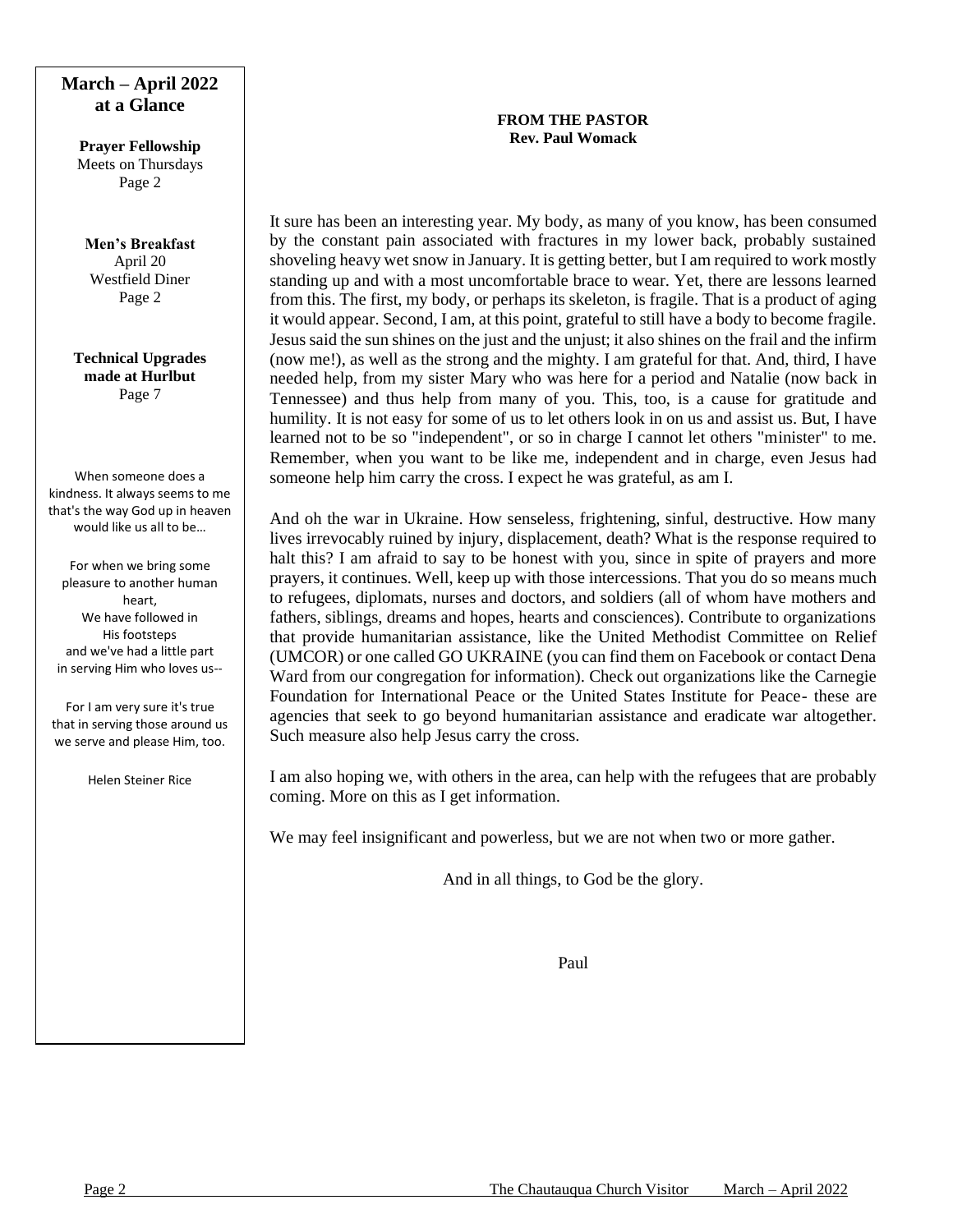# **Celebrations of Life**

 **March Birthdays** 7 Juanita Jackson, Carl Moore 8 Carolyn Latta 11 Marcia Limberg 12 Samantha Green 13 Makena Barresi 16 Flora Jo Speck, Isaac Taylor 18 Bill Ward, Cindy Loftus 22 Chelsea Gifford 24 Gene Ferguson, Cindy Chilcott, Bella Ramirez 25 Ryan Evans 26 Tim Anderson 28 Rachel Vaillancourt, Margaret Dietly

# **March Anniversaries**

31 Amy and Grant Stephenson

# **April Birthdays include:**

- 1 Bill Doupe
- 3 Judie Peterson, Matt Trusso
- 5 David Doupe
- 6 Amy Stephenson, Amelia Taylor
- 7 Emma Caruso
- 8 Ted Anderson
- 9 Katie Schmidt
- 11 Rhonda Kester
- 14 Beverly Doupe
- 19 David Reese Weasley
- 20 Kristine Gleason
- 21 Ethan Taylor
- 22 Ainsley Helt
- 23 Elizabeth Marshaus,
- 23 Cherry Gleason, James Latimer
- 24 Maggie Foster,
- 27 Christopher Hewes
- 28 Rol Hewes
- 29 Janet Weatherlow

#### **April Anniversaries**

- 4 Cindy/Dave Shuff
- 21 Debbie/ Tom Caruso
- 21 Juanita/ John Jackson
- 29 Natalie/ Paul Womack

 This is my prayer for you; that your love will grow more and more; that you will have knowledge and understanding with your love that you will do many good things with the help of Christ to bring glory and praise to God. Philippians 1:9, 11

**======================================= ==**

# **Hurlbut Men's Breakfast CHANGE OF LOCATION IN APRIL!!!!!!!!!!!**

The next breakfast is on Wednesday April 20 2022. The group meets every month on the 3rd Wednesday at 8:00 am to share in a time of fellowship, good food, and conversation.

 Due to the Bemus Point Inn being closed for 8 weeks beginning on March 21 the location is changed for April. The group will meet at the Westfield Diner at 8:00 am in April. We will let you know about May when we get closer.

**With Sympathy to all of these families who have recently lost loved ones they will all be truly missed.**

**David Briggs** age 66 of Stockton NY passed away on February 2 2022. He was the brother of Debbie Caruso, Cindy Loftus, and Brenda Cline. He was a life member of the Stockton Volunteer Fire Department , was an EMP, and had held various offices, including a seat on the Board of Directors. He was employed as a truck driver for various companies over the years. David was a Buffalo Bills fan and also enjoyed watching westerns, and spending time with his grandchildren. Our prayers are with this family.

 Andriaccio's restaurant. He was a 55 year **Charles "Charlie" Smith** age 75 of Mayville NY passed away on February 4 2022. After high school Charlie worked for Chautauqua Institution Buildings and Grounds, Vacation Properties as a construction worker, and then for member of and former chief of Chautauqua Fire Department and fire police. He was a member of Hurlbut Church. Our prayers are with Diane and his family.

The Manzella Family recently lost two family members. **Rick Manzella** on January 13 2022 and **Judy Mawhir** on February 28 2022. They will both be sadly missed.

**Sarah Thorndike** passed away on February 9 2022. She was Evelyn Thorndike Mother in Law. She was a loving and thoughtful women and is sadly missed.

**Karen Gibson-Mueller** the daughter of John and Juanita Jackson passed away on February 25, 2022 at the age of 69 after a short illness. She taught for 35 years in the Stoneham Public Schools before completing her career in the Cambridge School district. Our prayers are with John and Juanita.

**Eugene Chilcott** passed away on February 25 2022 at the age of 96 in Auburndale, Fl. Gene was born in Batavia, NY and spent most of his life in WNY. He joined the US Navy and served his country during WWII aboard the Destroyer Escort, USS Swasey in the Atlantic and Pacific theater. Gene worked for 33 for M & T Bank serving in several branches. He also worked for the Buffalo Courier Express for over 20 years as a newspaper distributor.

And then one day I'll cross the river, I'll fight life's final war with pain, and then as death gives way to victory, I'll see the lights of glory and I'll know he reigns.

Because he lives, I can face tomorrow, because he lives, all fear is gone, because I know he holds the future, and life is worth the living just because he lives. UMH page 364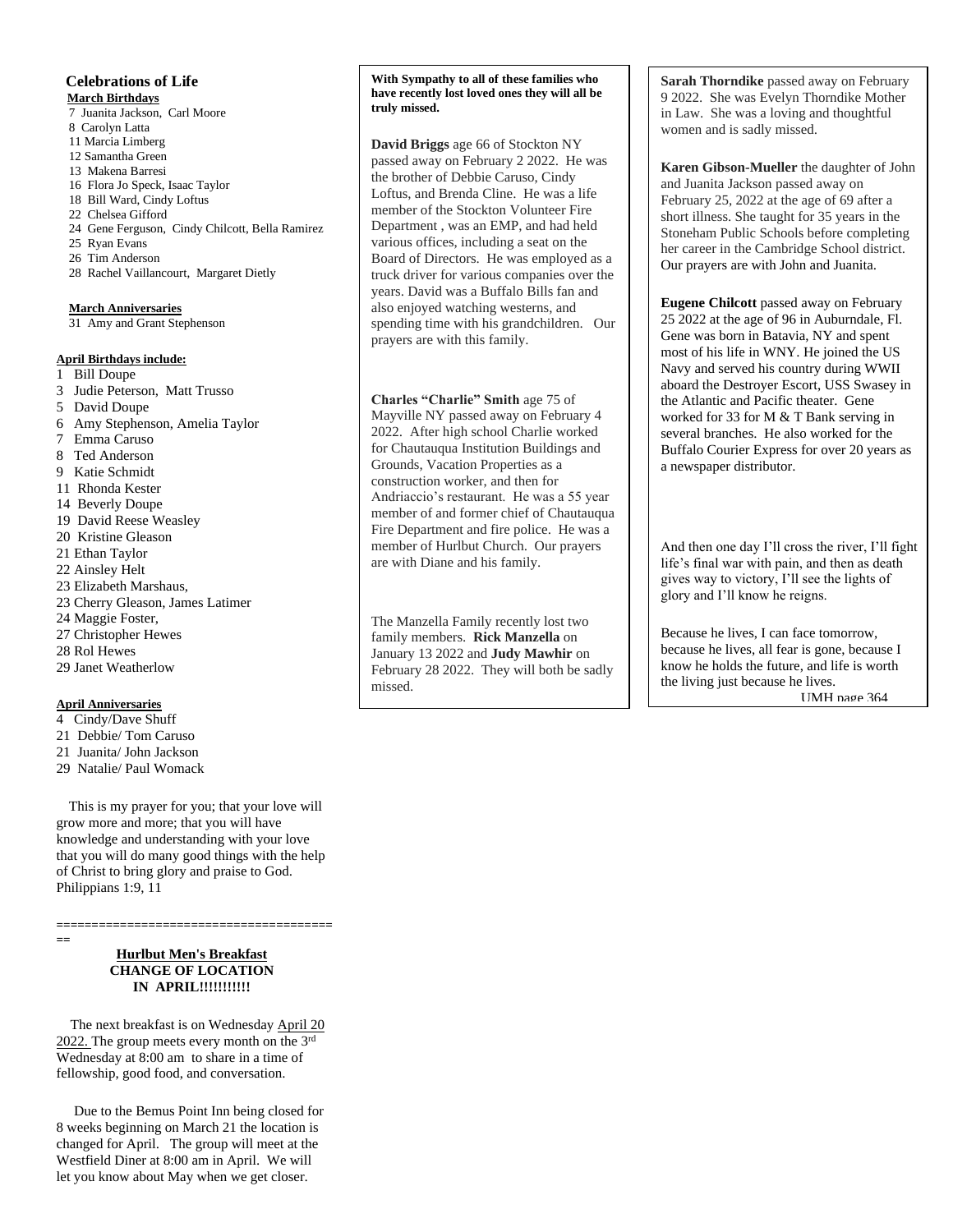# **Thank You Note**

THANK YOU to the Hurlbut Church community on behalf of the Stahlsmith family for accepting the gift given by Ginny Stahlsmith.

She loved Hurlbut very much… the people and the taco salads!! She would be really glad to know her gift is able to be used in a variety of ways for the church's ministries.

Hurlbut is a very special place, filled with good and loving people… all of whom held a special place in Ginny's heart.

Thanks for being such a great church!! -The Stahlsmith Family.

# Anne Wood started The Hurlbut Prayer Fellowship group under Ted Anderson's pastorship, so the group has been part of

**An Invitation to Join Prayer Fellowship**

Hurlbut Church for many years. On Thursdays at 11:15 am, the Prayer Fellowship Group meets on line as a zoom

meeting. Which makes it easier to attend from where ever you may be in your own home. All prayer concerns are brought to our

attention, including new requests, names on the prayer concern list, and the names of the four families who received letters that week. Prayers are offered for all.

Our time of prayer is followed with a lesson time, a reading providing inspiration for one's prayer life.

We are inviting others to join us to be regular participants in Hurlbut's Prayer Fellowship. If you have questions, please contact Debbie at the church office she can send you the zoom

Page 3 The Chautauqua Church Visitor March- April 2022

# **Here at Hurlbut….**

We worship every Sunday here at Hurlbut all ages gather here at 9:30 am for Christian education classes. Sunday School is followed by the worship service here at 10:45 am. Everyone is invited to attend.

#### **Worship**

The true act of worshipping – is really centered around honoring and praising God. The worship experience is also important in that it is meant to be both challenging and energizing for us, equipping us to step out of the sanctuary and into our true "mission field" – into our homes, our places of work, and our schools to make a difference in the name of Jesus Christ! Of course, worship shouldn't only be relegated to our weekly Sunday Worship service – it should be an ongoing way of life for us as Christians!

# **Lifted Up in Prayer**

| Please remember the following people in our conversations with God:                                     |                                   |                                                  |                        |  |  |
|---------------------------------------------------------------------------------------------------------|-----------------------------------|--------------------------------------------------|------------------------|--|--|
| Mary Ellen/Eli Anderson                                                                                 | Donna Barr                        | Renee Beardsley                                  | Nancy Beeson           |  |  |
| Gena Bedrosian                                                                                          | Betty Jane Berdine Beth/Jim Boyle |                                                  | Cynthia Burns          |  |  |
| Carboni Family                                                                                          | <b>Chilcott Family</b>            | Case Foster                                      | <b>Chris</b>           |  |  |
| Nikita Gasiorowski                                                                                      | MacKenzie Hewes & Family          |                                                  | Doug Ireland           |  |  |
| John/Juanita Jackson                                                                                    |                                   | Shirley Kocker Mitzi/Debbie Kristy Carolyn Latta |                        |  |  |
| Manzella Family                                                                                         | James Marlinski Irene Maxwell     |                                                  | Joan Peacock           |  |  |
| Ken San George                                                                                          | Mitch Silkotch                    | John Simora                                      | Kim Spencer            |  |  |
| Sprague Family                                                                                          | Shirley Stephenson Robb Stenman   |                                                  | Thorndike Family       |  |  |
| Marilyn Ward                                                                                            | Paul Wormack                      | Eliana                                           | Larry Spontaneo Family |  |  |
| Mayville Food Pantry Government Leadership Westfield Food Pantry                                        |                                   |                                                  | Literacy               |  |  |
| Chaut Co Rural Ministries Hope Flowers School<br>Ashville Food Shelf<br>Volunteers                      |                                   |                                                  |                        |  |  |
| Westfield Community Kitchen Chaut Co Jail Ministry Dunkirk Willow Mission                               |                                   |                                                  |                        |  |  |
| <b>Habitat for Humanity</b>                                                                             |                                   |                                                  |                        |  |  |
| "At the heart of all prayer, and certainly intercession, is our willingness to be at God's disposal, to |                                   |                                                  |                        |  |  |
| be available for any action to which God calls. We must not, however, limit our prayers to that         |                                   |                                                  |                        |  |  |
| which is within the apparent reach of our personal actions."                                            |                                   |                                                  |                        |  |  |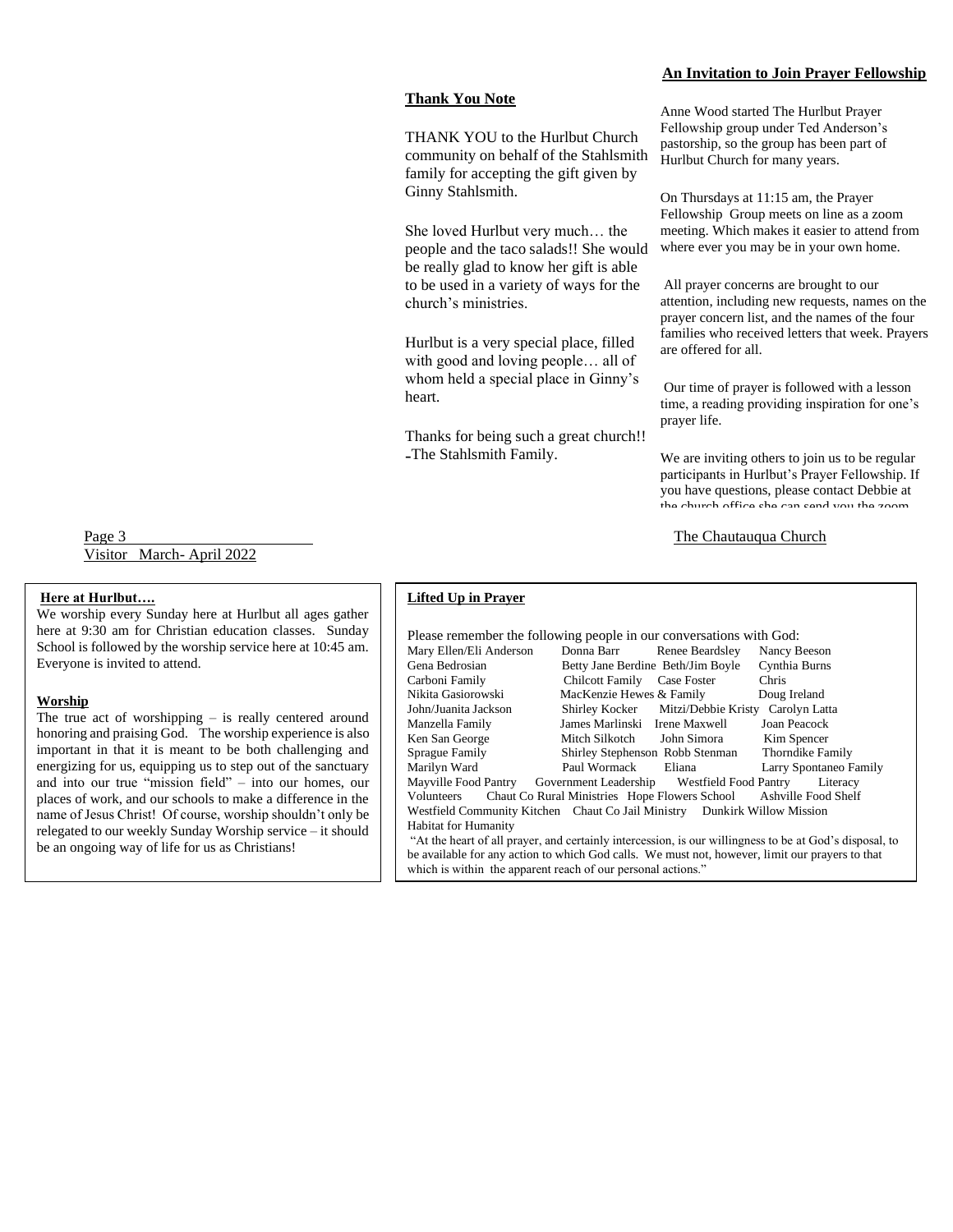# **A Sharing God's Grace Moment……. From Judie Peterson**

Good morning! For those of you who don't know me, my name is Judie Peterson. My maiden name is Aldrich. My father, Rev. Charles Aldrich, brought our family to Chautauqua in June of 1955 (66 years ago) when he came to serve as pastor of Hurlbut Memorial Community Church following the sudden and unexpected death of then pastor Rev. Charles Hagadorn, my father's dear friend and, coincidentally, the one who had introduced him to my mother.

Thinking back, as we are challenged now, I'm sure that was a time of challenge for this church, though as a teenager I wasn't truly aware of the depth of what that meant. The church flourished, and I was fortunate to be a part of this wonderful church family. It was during my dad's ministry here that the Jewish community was welcomed to worship in our building, and Alcoholics Anonymous was invited to meet here and held a week-long conference in our building every August. I actually received a wedding gift from each of those groups in appreciation of the "open doors" of our church. There were large and small women's groups, a men's group, bible study and family night dinners.

We had a wonderful United Methodist Youth Fellowship group that met in the church basement which was then a very large space with lounge furniture, an old upright radio, a piano and an old pool table which was donated to the church by the College Club and brought, piece by piece, up the hill on a wagon by my husband, Pete, and Larry Hagadorn when they were teenagers and reassembled here. In those years, there were many families with children living on the grounds all year long, so lots of hours were spent socializing in that space after school.

We had a second a function of the my motion of the my motion director, a music teacher, started a Junior Choir. Beautiful Christmas pageants were written and produced by Bill and Marcie Marcie Larson's parents. We went Christmas caroling and hot chocolate and hot chocolate and hot chocolate and hot chocolate and cookies back here afterwards.

There are many "back when" stories I could tell! The one constant has been that Hurlbut Church has always been my church home. My husband lived in Chautauqua and we met one evening after he came home from serving in the Army when both of us were here at choir rehearsal. We were married here, our children were all baptized and joined the church here. Two of them were married here, two of my grandchildren were baptized here, and today my daughter Margaret is here sitting beside me.

I have found myself here in large groups and small, and sometimes all alone, sitting in a pew in this beautiful sanctuary, to cry, to pray, to reflect and to just "be" when that was what I needed.

Today, I want to say thank you to all of you for being my church family, for giving your support to the ministry of Hurlbut Memorial Church in the ways you can, and for being caring, kind and loving members of our church community here in Chautauqua.

Page 4 The Chautauqua Church Visitor March – April 2022 I pray that Hurlbut Church will be able to continue to be a vital presence for each one of us here, for everyone who passes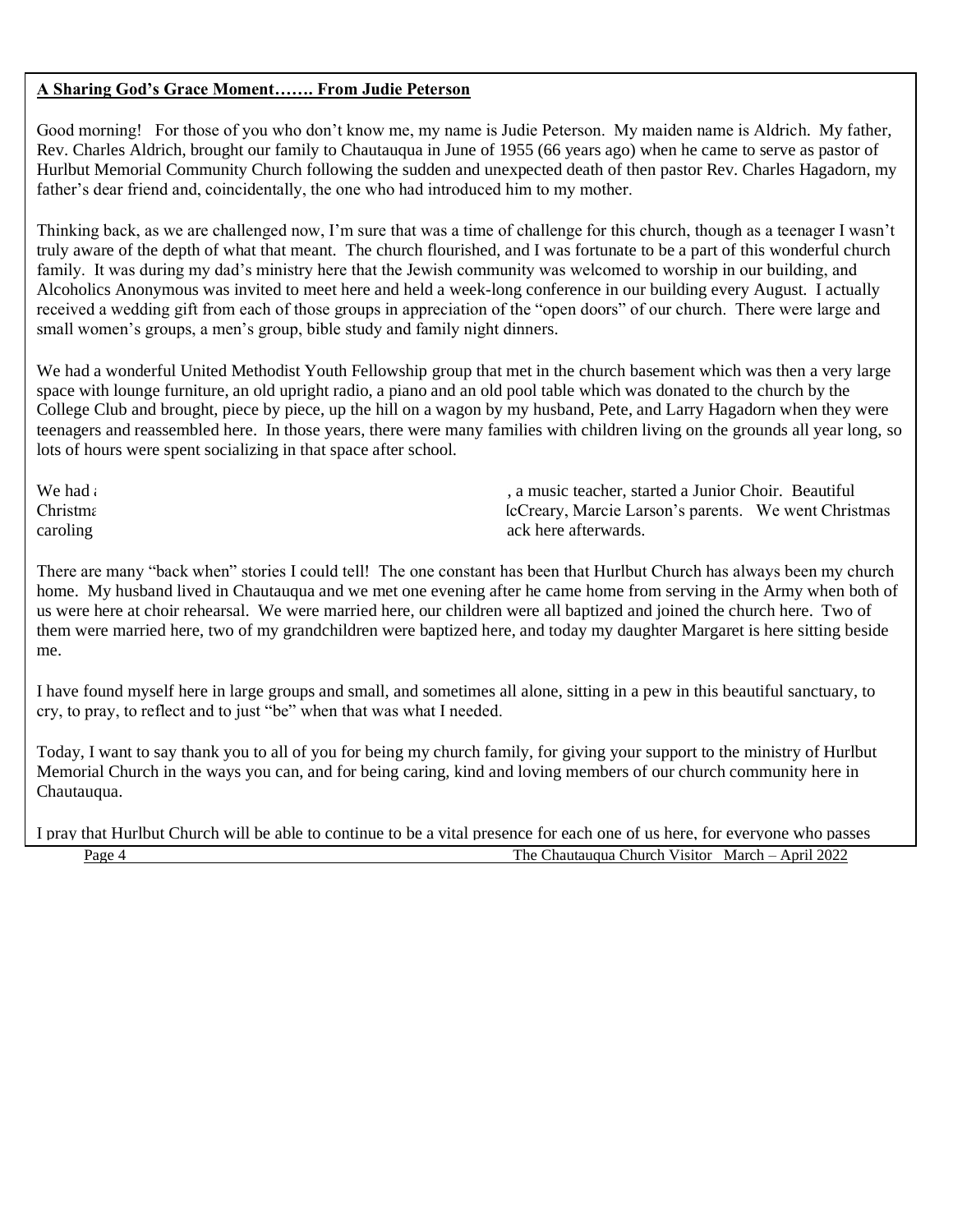**Each Sunday of Lent** beginning on Sunday March 6 2022 we will share Holy Communion Service at our 10:45 Worship. Everyone is always invited to the table of our Lord.

Also, please take a Lenten Nail from the basket under the cross as a token/reminder/ meditation focus during these days of Lent. Pin it to the cross (leave a burden there) any time during Lent and take another as needed.

**Easter Celebration!** On Easter Sunday April 17, 2022 we will again have two worship services one at 7:00 am which is a Lakeside Worship at Palestine Park and the second is at 10:45 am in the Hurlbut Sanctuary! As is tradition, we will host the Chautauqua community at the sunrise service in Palestine Park. Song and scripture and Holy Communion will be shared, as we hear the ancient and life-giving message: Christ is Risen! Easter celebration at 10:45. We shall gather as the people of God in worship and continue our Easter Observances with special music, song, and the Word: Christ is Risen! Christ is Risen.

**Shrove Tuesday** was celebrated on Tuesday March 1 from 4:30 pm – 6:00 pm. This was a wonderful time of fellowship and fun with the community. We had about 70 or more people join us here at Hurlbut for a pancake supper. It was a great beginning to the Lenten season. We thank the kitchen crew Deanne Manzella, James Marlinski, Cyndy Akin, and Debbie Caruso for preparing all those pancakes and sausage. We also had after the pancake supper some wonderful help with Cleanup. We thank Cyndy Akin, Nic Caruso, Tom Caruso, Wendy Heinz, Marilyn Scarpino, Francine Pokracki, Jill Trusso, and Debbie Caruso .

**Lent is a special time for meditation, prayer, and fasting and selfdenial practices. Increased understanding of Christ's sacrifice and resurrection. Renewal of baptismal vows and recommitment to the Christian Life. Observing Lent prepares us to celebrate Easter more fully.**

# **History of the Hurlbut Church Moller Pipe Organ**

Our Moller Pipe Organ has a current replacement cost for this instrument at \$330,000.00. A good "Rule of Thumb" for restoration is ½ of the replacement cost or \$110,000.00. The organ is now 96 years old with the blast renovation 58 years ago.

The history and origin of this instrument is as follows: M. P. Möller Opus R-682 (1962) Originally built by M. P. Möller - Opus 4030, 1924

- This is a rebuild of an existing organ. Identified by Jeff Scofield, using information found in Factory specifications.
- Originally installed in the Park Theater, Meadville, Pennsylvania, in 1924; moved to Chautauqua at some point and later rebuilt in 1962 as Moller Op. R-682. (Database Manager. January 22, 2013)

Updated through online information from Jeff Scofield. (Database Manager. January 25, 2013)

Updated by John Ireland, who heard or played the organ. John Ireland also named this publication as a source of information:

Hurlbut Memorial Church History as compiled by Miss Zoma Lewis, Chairman of Committee on Church Records and History Date unknown.

Announcement of the gift of a Moller pipe organ to Hurlbut Memorial by Mrs. C.E. Welch of Westfield, New York was made Sunday evening April 19, 1931 at a sacred concert which inaugurated the use of the auditorium. The organ was presented by Mr. Edgar T. Welch, treasurer of Hurlbut Memorial Committee and a son of Mrs. C.E. Welch. It was accepted by Mr. H.A. Truesdale, chairman of the committee." (Steven E. Lawson. February 23, 2018)

# **Nurture Committee News**

I am the Lord your God, who teaches you to do what is good, who leads you in the way you should go. Isaiah 48: 17-18

#### **College Goodie Boxes**

 As a Nurture Outreach Project the Nurture Committee asked that families at Hurlbut Church adopt a college student and sponsor a goodie box for that student. These boxes will be mailed out at the end of March to Kristen Akin, Nathan King, Lizzy Marshaus, Josh McCord, Josie Simora, Luke Stephenson, and Will Stahlsmith.

 This is a wonderful outreach that we do to show our college students that we miss them and continue to care and support then with our love and prayers through out their college years.

#### **The Adult Sunday School Class**

 The Adult Sunday School is currently doing a study "John The Gospel of Light and Life" a six week DVD based study, by Adam Hamilton.

 As part of this study, Hamilton challenges us to read the Gospel of John as a Lenten devotion..."and experience a season of spiritual growth and lifechanging renewal while exploring the major themes of John."

 We meet in Truesdale Hall at 9:30 am. Everyone is invited to join us, even if you are only able to attend a few of the sessions. The study is facilitated by Valerie Foster.

#### **Women's Ministry Survey**

Our desire is to meet the ladies of our church where they are and to provide events, activities, and resources to encourage all of us in our walk with Christ. Please consider filling out this quick survey using the link below. Your responses will help us to renew, improve, and refresh our Women's Ministry at Hurlbut Church. Thank you for taking the time to tell us about yourself! **Link:** HYPERLINK

"https://forms.gle/7YceM8VGbb8eRo5F9

https://forms.gle/7YceM8VGbb8eRo5F9

"

**St Patrick Day** was celebrated with a community luncheon here at Hurlbut Church. The luncheon was very well attended. With great food and fellowship everyone had a wonderful time. We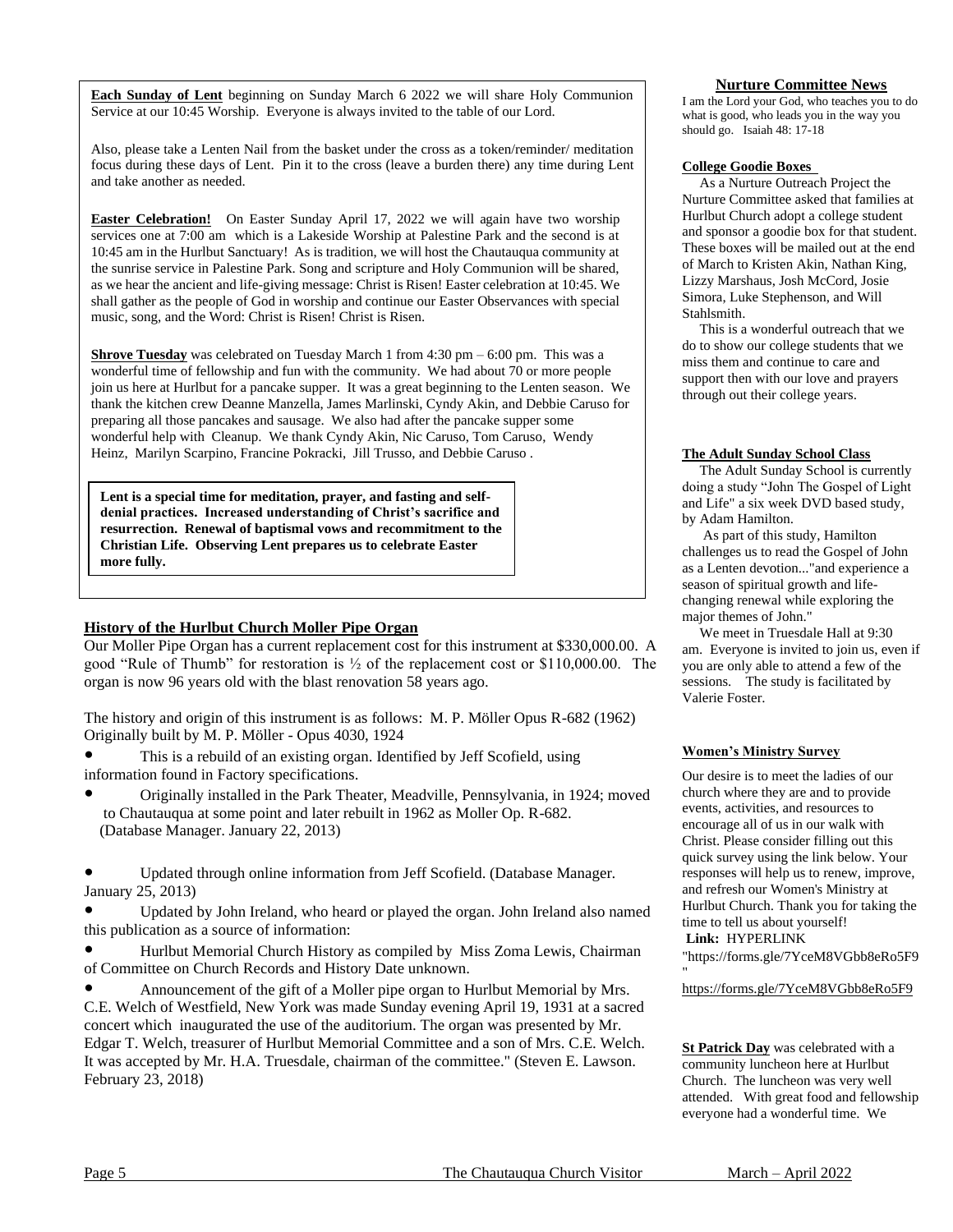# **OUR-REACH THROUGH OUTREACH "Your lives are echoing the Master's Word…The news of your faith in God is out. We don't even have to say anything more you're the message." 1 Thessalonians 1:8**

**UMCOR Sunday** Sunday March 27, 2022 is now called UMCOR Sunday (formerly known as One Great Hour of Sharing Sunday) this is a Churchwide special Sunday of the United Methodist Church. This is always celebrated on the fourth Sunday in Lent. UMCOR Sunday provides support for the United Methodist Committee on Relief, which assists people affected by crisis or chronic need with programs and projects in disaster response, health, sustainable agriculture, food security, relief supplies, and more.

**Ukraine** The United Methodist Committee on Relief (UMCOR), the humanitarian relief arm of Global Ministries, is in communication with partners in the region and actively exploring the coordination of humanitarian response in Ukraine. You can support UMCOR's international disaster response efforts by writing a check to the Upper New York Conference with either **[Advance](https://r20.rs6.net/tn.jsp?f=001D36-DhHqBJY0Ep5lAxxweA14-8IGRt5iJlRSz3_xiFHgdEdt9IrzVQOuTL77uiPccF-pTGvu2qHV4TOQjA22b3IOPro2svViamWGBGaHiUAQS_clqwleYJwGGmNwMqZPkWfKzbbKuLxbqOjfzseTVZ0V9S7ptGLjEzXBt4dZ1OTVfbX1xmlBzg==&c=r9CtbGdOCyXI2jD9RV6dDA2_P6xc8c6z5tPLhsk1qgc1mTxDbaaVIw==&ch=WDyGoISenSVWWSIZA2XBAp3VVefMwJLLbo2u8PeTN26AgLoPruPxhw==)  [#982450/](https://r20.rs6.net/tn.jsp?f=001D36-DhHqBJY0Ep5lAxxweA14-8IGRt5iJlRSz3_xiFHgdEdt9IrzVQOuTL77uiPccF-pTGvu2qHV4TOQjA22b3IOPro2svViamWGBGaHiUAQS_clqwleYJwGGmNwMqZPkWfKzbbKuLxbqOjfzseTVZ0V9S7ptGLjEzXBt4dZ1OTVfbX1xmlBzg==&c=r9CtbGdOCyXI2jD9RV6dDA2_P6xc8c6z5tPLhsk1qgc1mTxDbaaVIw==&ch=WDyGoISenSVWWSIZA2XBAp3VVefMwJLLbo2u8PeTN26AgLoPruPxhw==)Ukraine** or **UMCOR/Ukraine** written in the memo line.

**12-Step Support Group** There is a 12-Step Support Group that meets here at Hurlbut Church on Saturday mornings. The meeting begins promptly at 10:00 in the Parlor off the kitchen. Please use entrance on Scott Avenue as that side door will be the open. All are welcome to come.

| 2022 Financial Status |           |                     |          |  |
|-----------------------|-----------|---------------------|----------|--|
|                       | Income    | <b>Expenditures</b> | Net.     |  |
| <b>February</b>       | 12,740.10 | 13,601.55           | (861.45) |  |
| <b>Year to Date</b>   | 28,941.82 | 23,652.98           | 5,288.84 |  |

*Bless thou the gifts our hands have brought; bless thou the work our hearts have planned. Ours is the faith, the will, the thought; the rest, O God, is in thy hand. UM Hymnal page 587*

For the first two months of the year we are financially doing well. As you can see our numbers are in the black. Our in person worship numbers were averaging 47 for January and February. The online worship attendance average was 167 and Sunday school was 13. Our Sunday worship experiences have been very enriching each week with wonderful music, a children time, and thought stimulating messages given by Paul and Natalie.

Our men join each other in fellowship each month with their Men's Breakfast. The prayer group continues to pray each week for this church and everyone in it by their zoom meetings. And it was fun getting together in fellowship during February for a Shrove Tuesday pancake supper. Where we had about 70 people come to Hurlbut for pancakes and sausage. March was a celebration for the community with a St Patrick's day luncheon. We are looking forward to April with spring weather, rebirth and renewal. As we continue to move forward through the year we are reminded to serve God and this church with our prayers, presence, and financial gifts. May it be so!

**2022 Gifts from your IRA** If you are age 70 ½ or older, you may now instruct your IRA custodian to transfer any amount up to \$100,000 directly to Hurlbut Memorial Community Church. This distribution would not be included in your taxable income (but could fulfill any required minimum distribution requirements) and would not produce an income tax deduction.

 This outright gift must come directly from your IRA custodian to Hurlbut Church. Gifts may be made at any time in 2022 and in future years without expiration.

 For more information, please contact Deanne Manzella Hurlbut Church Treasurer at 716 269 4742.

# **What are the Special Sundays?**

Ever wonder what a special Sunday is, why these days exist, and when each occurs? Well, read on the find answers to these questions.

 According to The Book of Discipline the special Sundays in the UM Church intended to illustrate the nature and calling of The Church and are celebrated annually. The special Sundays are placed on the calendar to make clear the calling of The Church as the people of God and to give persons the opportunity to contribute offerings to special programs

 Special Sundays can be Church-wide with offerings . There are six Church-wide special Sundays each year.

| Human Relations Dav                                            | January 16, 2022 |
|----------------------------------------------------------------|------------------|
| Always celebrated the Sunday before Martin Luther King's       |                  |
| birthday. Supports community developers, UM voluntary service, |                  |
| and youth offender rehabilitation programs.                    |                  |

**UMCOR Sunday** March 27 2022 Always on the fourth Sunday of Lent. Assists people affected by crisis or chronic needs in disaster response, health, sustainable agriculture, food, relief supplies.

**Native American Ministries Sunday** May 1, 2022 Celebrated on the third Sunday of Easter. Provides scholarships for Native Americans attending UM seminaries.

**Peace With Justice Sunday** June 12 2022 Celebrated the first Sunday after Pentecost. Supports peace with justice ministries through the General Board of the church.

**World Communion Sunday** October 2 2022 This is always on the first Sunday in October. Provides Scholarships for racial and ethnic minority students and international students at both the undergraduate and graduate levels.

**United Methodist Student Sunday** November 27 2022 Always on the last Sunday in November. Provides loan and scholarship funds for undergraduate and graduate students attending UM related colleges and universities.

*"Service one another with whatever gift each of you has received." 1 Peter 4:10*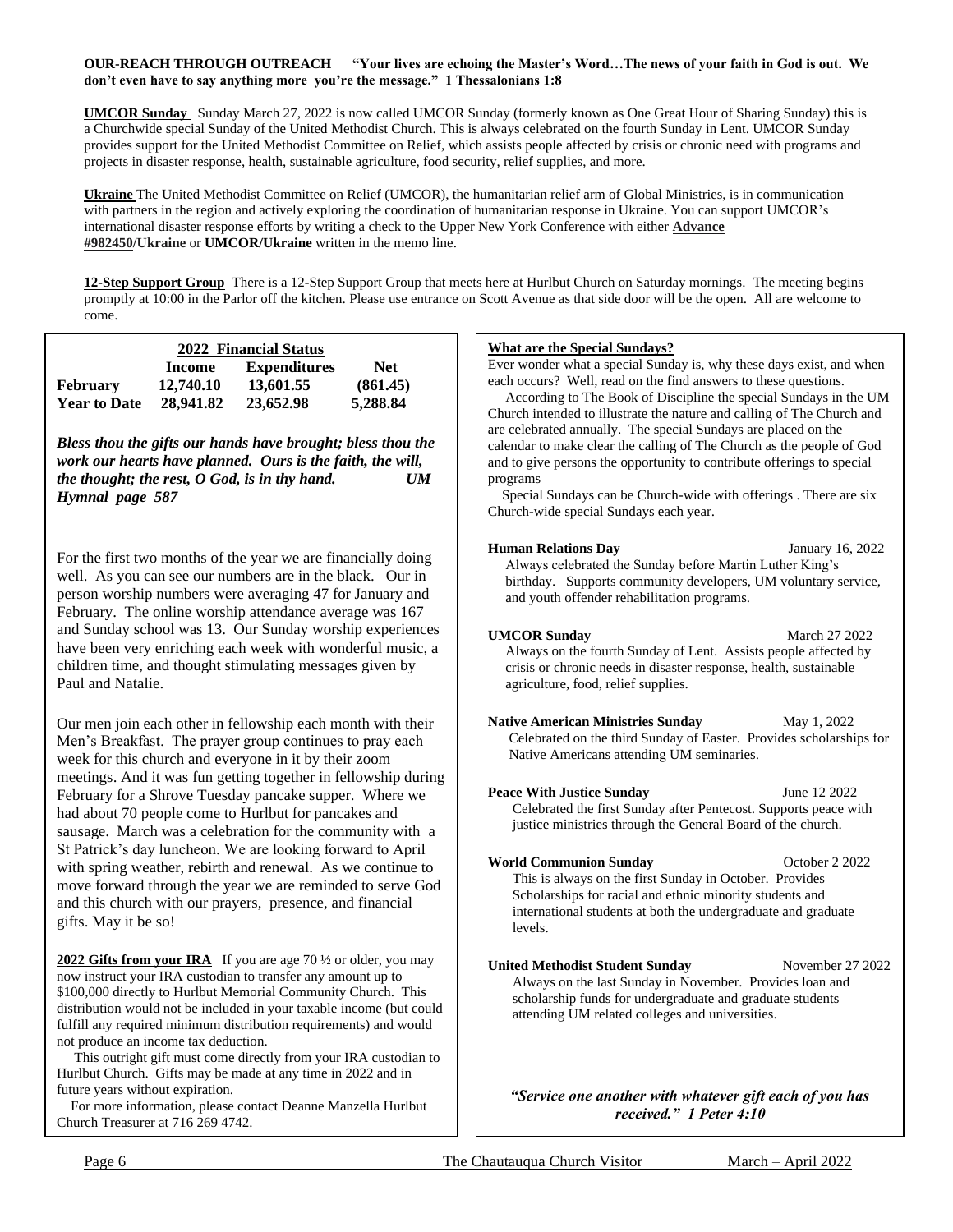# EMBED Word.Document.12 \s **A Sharing God's Grace Moment……. "My Faith" by Valerie Foster**

I've always envied those who have unquestioning faith and belief in God, I'm not one of them. I am more like the father who said to Jesus, "Lord, I believe, help my unbelief."

As I reflect, especially on my younger years, my life has been a continual pulling away, and God calling me back. I was blessed to have faith-filled people as examples in my life, especially my mother and grandmother. Neither was perfect, but both had a deep love for God in spite of the many hardships they faced.

I was blessed, and continue to be blessed by David, by Friends, by people in this congregation, those who've moved on or passed on, and those who are here now. I love that this is a place where I am not expected to be perfect, where I can ask questions, where I am challenged, where I can learn and grown closer to God.

I love that almost every week in our adult Sunday School class discussion, someone will ask a question or say something that causes me to see a scripture or a subject in a new way. I love that here we can learn from one another.

As part of my time with God, I often write poems or meditations. I'd like to share one of those with you.

# My Faith

I am called to share my faith…. To reduce it to one or two minutes. I wonder, how do I do that, when my faith is still growing, evolving, changing?

Some days I wake up so sure of what I believe, in love with God, my creator sure that his plans for me are good, that I can trust Him.

Then the unthinkable happens some where in the world and I wonder,

"Doesn't God have good plans for them? Aren't we all His children?"

My faith is shaken, just a little. A loved one dies in spite of my prayers. My faith is rattled. I ask, "Where are you God?" "Why did you let them die?"

I hear no response, and I wonder if God has left me.

Still, the sun rises and sets, rain falls, and flowers bloom. A baby is born new life proclaims, "He is here, He is faithful."

And, in that moment, I know. God is Faithful, God is Good, God is Love.

I cling to that moment hoping to remember when the next storm comes. God is faithful, God is Good, God is Love.

**Prayer Shawls and Hats for Soldiers** Last November we sent 66 hats to Troy Snider at Fort Bragg North Carolina to pass out to his army buddies. Troy went to Chautauqua Lake School and grow up on the Panama-Stedman Rd in Mayville NY. The picture of Troy shows him wearing one of the hats that was sent from Hurlbut Church.

Here is a little bit of history on this ministry.The Prayer Shawl Ministry was started here at Hurlbut Church in 2007. This knitting ministry was expanded to include Hats for Soldiers in 2008.

 During November 2021 we gave out 3 prayer shawls and 66 hats. The total number of prayer shawls given to individuals since the start in 2007 is 100. Since the Hats for Soldiers began in 2008 through the year 2021 Hurlbut has sent 1,187 hats to our soldiers serving in the military.. Before the hats and shawls leave the church our Prayer Group prays over them, and a special blessing card is attached to each one.

 Several members of our congregation and others from outside of this church have very lovingly spent endless hours knitting these hats and shawls. Over the years there have been so many individuals who have participated in this ministry and some have passed away. When Carolyn Latta a member of this congregation first started knitting hats for the soldiers she set a personal goal for herself of making 500 hats, in 2021 she had reached a total of 886 hats that she has made over the years. Through this ministry Hurlbut's congregation is helping to spread to others a feeling of God's loving care with their generosity of love and warmth.

 We are inviting new knitters to join others here at Hurlbut with this very special ministry. If you do not knit but would like to contribute to this ministry, donations are willing accepted to help purchase yarn for our knitters. Or if you would like to learn more about this ministry, how to knit, or have questions please feel free to contact Carolyn Latta or the church office.

 $\Gamma$ even when I am not.  $\Gamma$  of  $l$  loves me.  $\Gamma$  of  $l$  access me.  $\Gamma$  of  $l$  loves me.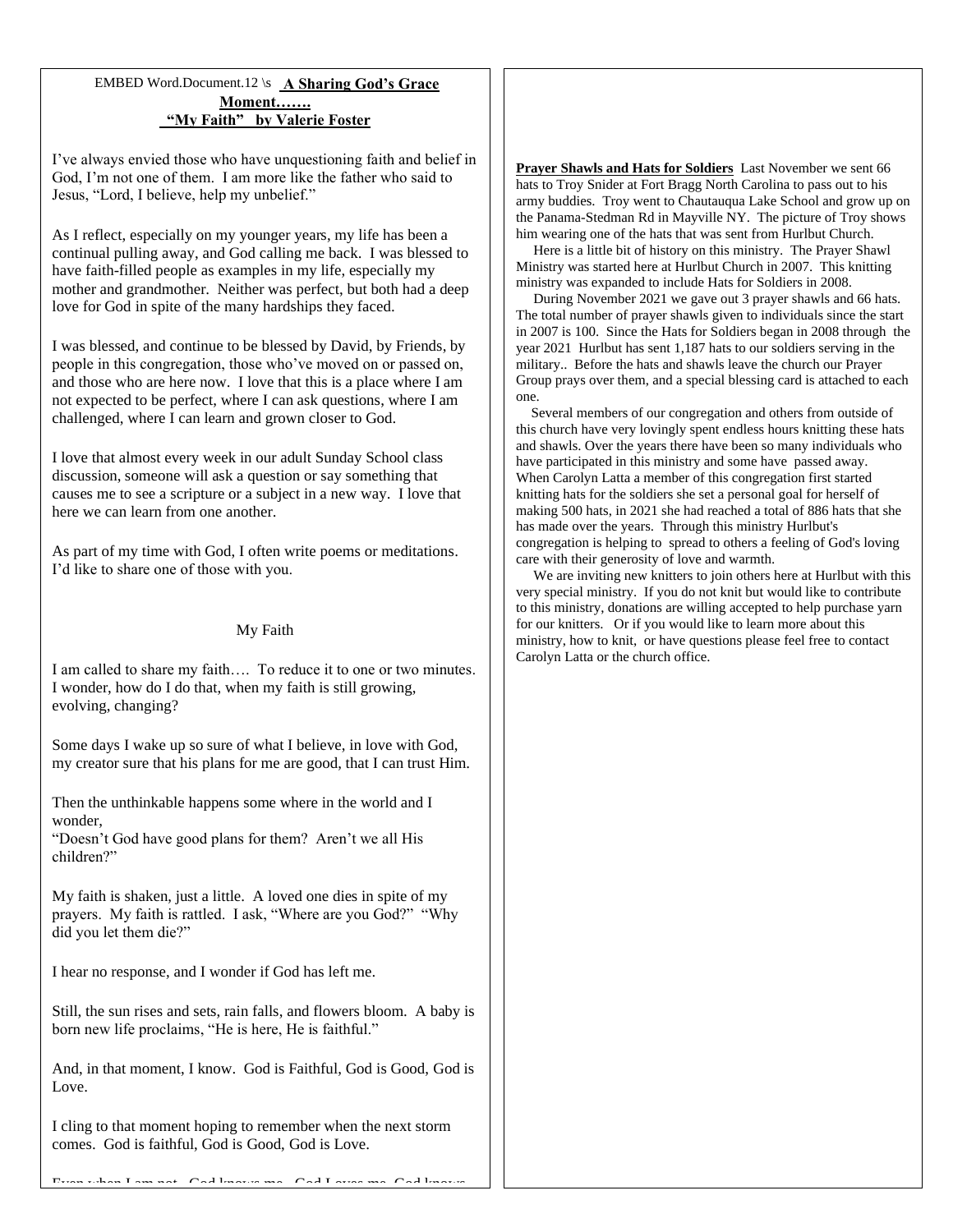# **Technical Upgrades made at Hurlbut Church**

This Winter/Spring has seen a lot of technical upgrades at Hurlbut Church in terms of the audio, video, and internet infrastructure. The "Karl Peterson Field of Interest Fund at the Chautauqua Region Community Foundation" allowed us to purchase new gear that we are using as tools in our outreach and worship ministries. A new streaming computer that is specifically designed to handle high-end video and audio production, an HD license for a streaming software called vMix (which allows us to stream to multiple platforms beyond only Facebook), a Behringer x32 digital soundboard with a stagebox companion for mic inputs and monitor outputs, cables and adapters for a forthcoming live audio and video feed to the Nursery from the Sanctuary, and a new amplifier to be installed in April.

Hurlbut Church has created a vital and powerful online presence that connects Hurlbut friends both old and new. Through our new streaming gear, we can move beyond our walls and spread the Gospel to a wider audience than ever before!! There have already been thoughts and conversations circulating around the congregation about what else we can do now with these upgrades that expand beyond our Sunday morning worship time. Recently, Hurlbut played the role of virtual host to participants of the Mission of Peace program, which has existed since 1986 and given youth the experience of traveling the world to experience Shalom and learn about other cultures and peoples. These Zoom interviews had people who have gone on a Mission of Peace and wanted to share their testimonies about how the MOP changed their lives, so that other youth will be inspired to go on a MOP. Additionally, these interviews are being compiled into compilation videos to be shared with other conferences in the Northeastern Jurisdiction to help get the word out about MOP as the leaders work to get it going again after a 2 year hiatus. This would not have been possible to do without the new gear Hurlbut received!